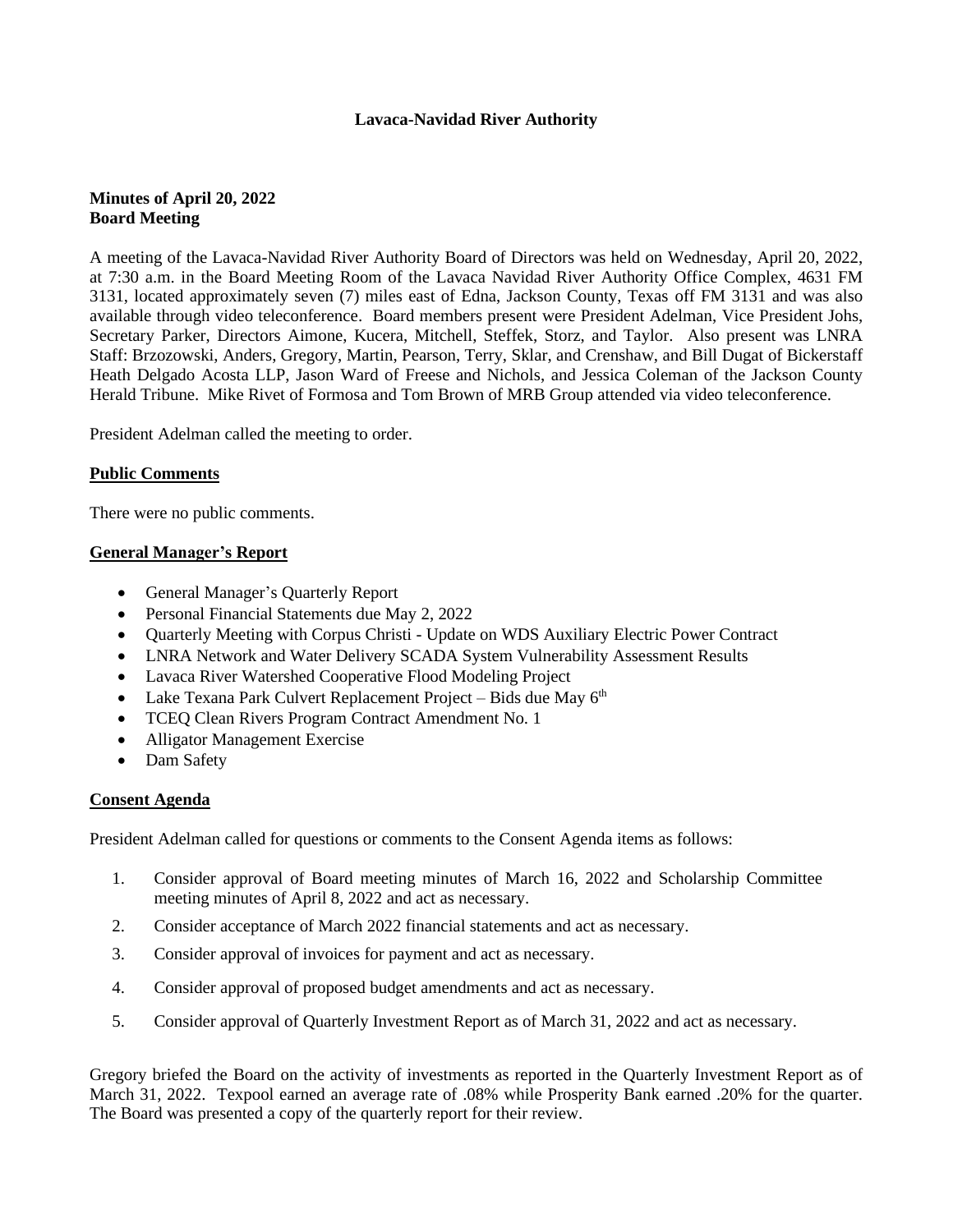Open Session April 20, 2022 Page 2

Director Taylor moved to approve the Consent Agenda items 1-5 as presented. Director Steffek seconded the motion. Motion passed.

## **Regular Agenda**

## **Disposal of Property**

Brzozowski informed the Board that office furniture in the Main Event Center was being replaced. Management recommends disposing of the existing furniture and donating to a local government entity. The furniture is fully depreciated.

Director Johs moved to dispose of the Main Event Center unserviceable office furniture as presented. Director Aimone seconded the motion. Motion passed.

# **Proposed Reserve Contingency Fund Expenditures**

Brzozowski briefed the Board on the following proposed reserve contingency fund expenditures:

| <b>Main Event Center</b><br>Arena Maintenance                                                                                                                                                     | \$18,000.00 |
|---------------------------------------------------------------------------------------------------------------------------------------------------------------------------------------------------|-------------|
| <b>Brackenridge Park</b><br>Dog Park Project.<br>Additional cost for fencing. Board previously approved \$10,000, but it was determined that the<br>bid did not include a portion of the fencing. | \$1,675.00  |
| <b>Community Education Center</b><br>Custom shelving with drawers and countertop for retail display and sales                                                                                     | \$6,431.74  |
| Mersive Solstice device $-AV$ equipment project                                                                                                                                                   | \$1,400.00  |
| <b>Harry Hafernick Recreation Center</b><br>Mersive Solstice device -AV equipment project                                                                                                         | \$1,400.00  |
| AV Equipment Cart and three (3) Projectors                                                                                                                                                        | \$ 3,047.17 |

In accordance with LNRA BOARD POLICY 304-PROCUREMENT, bids are solicited for proposed expenditures as applicable.

The Board was presented a copy of the proposed reserve contingency fund expenditures for their review.

Director Storz moved to approve the proposed reserve contingency fund expenditures as presented. Director Mitchell seconded the motion. Motion passed.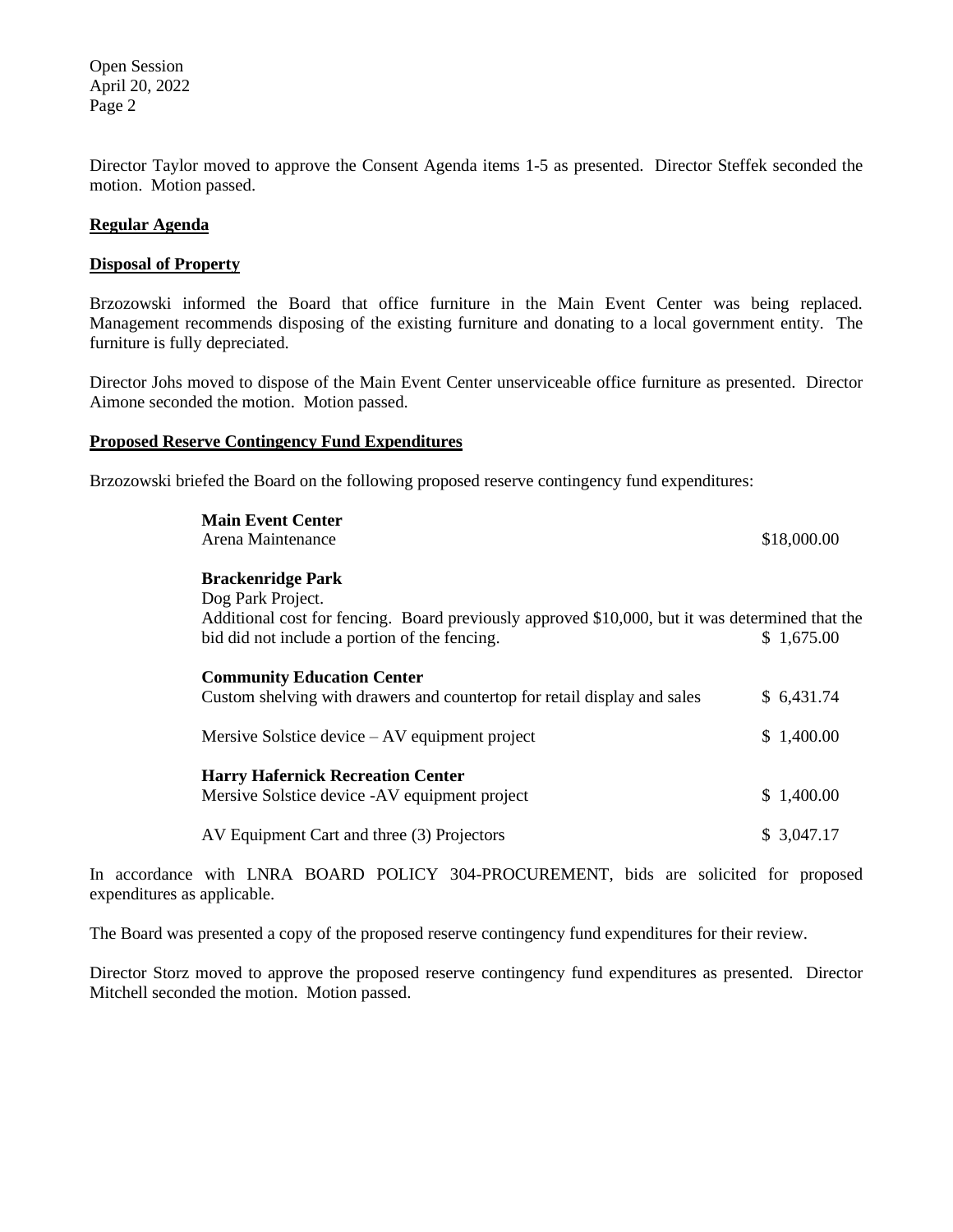Open Session April 20, 2022 Page 3

# **RFQs for 2022 Annual Financial Audit**

Brzozowski briefed the Board on the Statement of Qualifications (SOQ) received in response to LNRA's Request for Qualifications to perform LNRA's 2022 Annual Financial Audit. Four (4) firms submitted SOQs as follows:

RSM US LLP 19026 Ridgewood Parkway, Suite 400 San Antonio, TX 78259

Pattillo, Brown & Hill, LLP 401 W. Hwy 6 Waco, TX 76710

Martinez, Rosario & Company LLP 14100 San Pedro Avenue, Suite 611 San Antonio, TX 78209

abip 7330 San Pedro Avenue, Suite 901 San Antonio, TX 78216

Upon review of the qualification statements, LNRA Management recommends selecting RSM US LLP for the 2022 Annual Financial Audit.

Director Mitchell moved to approve RSM US LLP to perform the 2022 Annual Financial Audit as presented. Director Taylor seconded the motion. Motion passed.

## **Contract Mowing Services for Slope Mowing**

Brzozowski briefed the Board on the need for maintenance of the 3:1 sloped surfaces of the dam and dikes to reduce LNRA's risk. LNRA requested bids for contract mowing services for the sloped areas. Three (3) bids were received as follows:

| Company                                           | Quantity   | <b>Basis</b>         | <b>Total</b>   |
|---------------------------------------------------|------------|----------------------|----------------|
| <b>Adams</b> Fencing<br><b>Tyler Adams</b>        | 19.5 miles | \$500.00<br>per mile | \$9,750.00     |
| 2 Chainz Brush Clearing LLC<br>Joe Chaney         | 19.5 miles | \$84.62<br>per acre  | $*$ \$9,000.00 |
| TerraSol Construction & Land Services<br>Ken Hall | 19.5 miles | \$554.00<br>per mile | \$10,803.00    |

The General Manager recommends accepting the low bid from 2 Chainz Brush Clearing at the total rate of \$9,000. This represents \$461.54 per mile.

Director Steffek moved to approve the bid from 2 Chainz Brush Clearing LLC as recommended by the General Manager as presented. Director Storz seconded the motion. Motion passed.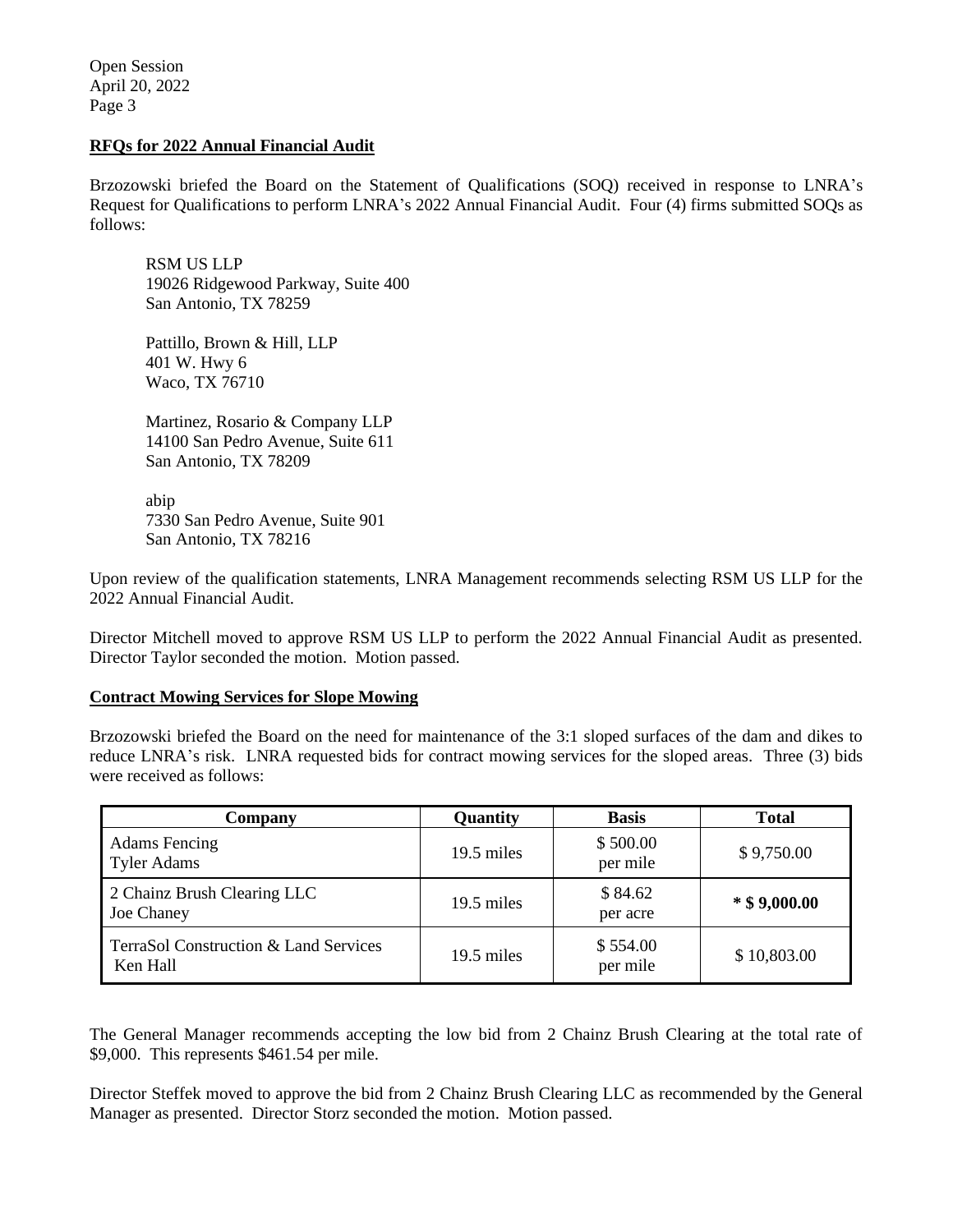# **Expenditure for On-Site Training on VFDs**

Brzozowski briefed the Board on the need for training LNRA's Water Delivery and Electrical personnel on the operation, maintenance, and troubleshooting of LNRA's West Delivery System's Variable Frequency Drives that were provided by Siemens.

A proposal was received from Siemens which provides four (4) days on-site training for six (6) employees and includes hands-on operation, maintenance, and repair of VFD equipment. The proposed cost is \$26,195.00. Funds are available in General Fund, West Delivery, and East Delivery operating budgets.

A copy of the Siemens proposal was presented to the Board for their review.

Director Taylor moved to approve the proposed expenditure for on-site training by Siemens as presented. Director Johs seconded the motion. Motion passed.

# **LNRA Recreation Master Plan Update**

Brzozowski briefed the Board on the need to update the LNRA 2017-2027 Recreation Master Plan to afford LNRA an opportunity to access grant funding made available through the Texas Parks & Wildlife Department Recreation Grants Program.

The Recreation Master Plan update process will require LNRA to reassemble a Recreation Advisory Committee made up of members of the public and our LNRA Board Recreation Committee. Management recommends engaging Tom Brown of MRB Group to provide this service. Brown has been instrumental in leading LNRA through this process previously.

The Board was presented a copy of the MRB Proposal and scope of work for services to update the Master Plan.

Director Mitchell moved to approve MRB Group proposal and scope of work of services to update the LNRA Recreation Master Plan as presented. Director Steffek seconded the motion. Motion passed.

# **Capital Improvement Fund Expenditures**

Brzozowski briefed the Board on the proposed capital improvement fund expenditures as follows:

# **Spillway Security Fencing \$ 24,368.21**

Replace and expand the security fencing on the west end of the spillway. Several months ago, LNRA worked with TXDOT who realigned the traffic railing in this area, removing public access from LNRA's west parking area.

# **Stop Log Refurbishment \$ 50,000.00**

Our painting contractor for the spillway stoplogs, Palacios Marine Incorporated (PMI), has completed eight (8) of the fourteen (14) logs. We would like to continue the process with PMI and intend to send Stop Log No. 9 for rehabilitation.

Director Taylor moved to approve the proposed capital improvement fund expenditures as presented. Director Kucera seconded the motion. Motion passed.